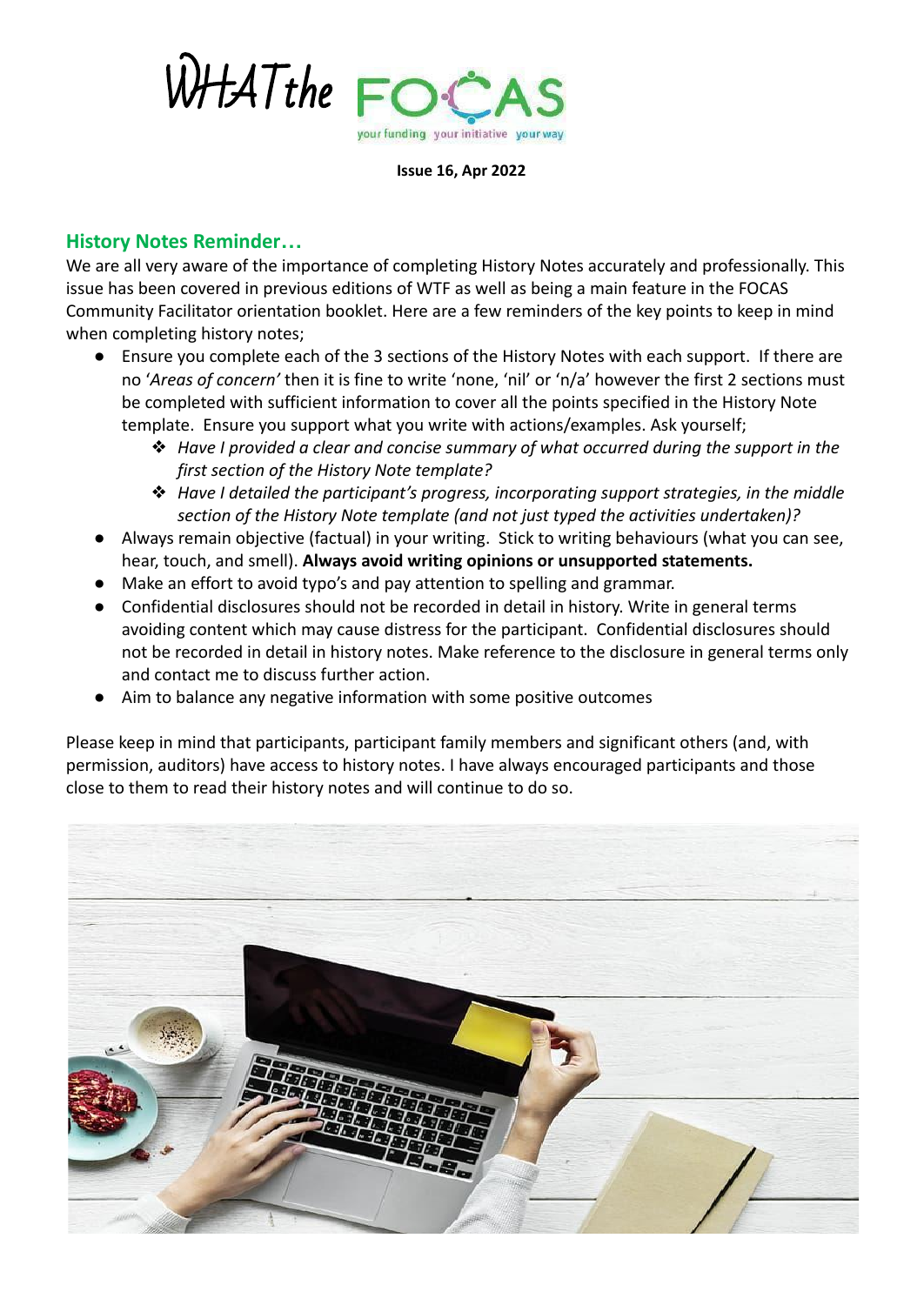## **Changes to the isolation requirements in NSW**



As you are all aware the NSW Govt made changes to isolation requirements for the people of NSW effective from 22/4/22. On the same day I sent an email to FOCAS staff, participants, family members and stakeholders identifying the impact of these changes for Disability Support Services. This information is summarised again below…

If you are a Close Contact (CC) you still need to to advise me of your CC status. Each situation will be individually 'risk assessed'. If it is determined that you are able to return to work as a CC then there are a number of extra protocols that you will need

to implement in addition to the standard COVID 19 procedures that ALL FOCAS staff are to continue to apply in their daily work. These are;

- Wear face masks in ALL confined and crowded areas.
- Apply all other covid safety procedures as a standard, daily practice (social distancing, hand sanitising, if you begin to experience cold/flu like symptoms get tested immediately and stay home until you receive results.)
- Always practice good hygiene in all aspects of work

## **Defend the NDIS this election**

| <b>Take action</b><br>Help us defend our NDIS                 |
|---------------------------------------------------------------|
| <b>SEE ALL NATIONAL DAY OF ACTION</b><br><b>EVENTS</b>        |
| <b>JOIN OUR NATIONAL DAY OF ACTION</b><br><b>BIG NIGHT IN</b> |
| <b>SEE ALL ELECTION CAMPAIGN</b><br><b>RESOURCES</b>          |
| <b>EMAIL YOUR MPS AND CANDIDATES</b>                          |
| <b>NDIS CUTS AND APPEALS ACTIONS</b>                          |
| <b><i>RUY CAMPAIGN MERCH</i></b>                              |
| <b>DONATE TO SUPPORT THE CAMPAIGN</b>                         |
| <b>SIGN UP FOR UPDATES</b>                                    |

Thursday 28 April was declared a National Day of Action to defend the NDIS. Rallys, meetings and other events took place all around Australia to defend the NDIS - one of the biggest social and economic reforms in Australia's history. In short, this campaign is calling for

● Comprehensive, skilled & consistent planning – so people with disability have the resources they need to build the right support team for them.

● Fair and Independent Pricing – so providers can deliver the services people with disability need.

● Genuine Partnership – a real commitment from the Federal Government to work with participants and providers to build a

scheme that delivers long-term support.

To find out what you can do to contribute to the campaign and a better NDIS go to: <https://everyaustraliancounts.com.au/>